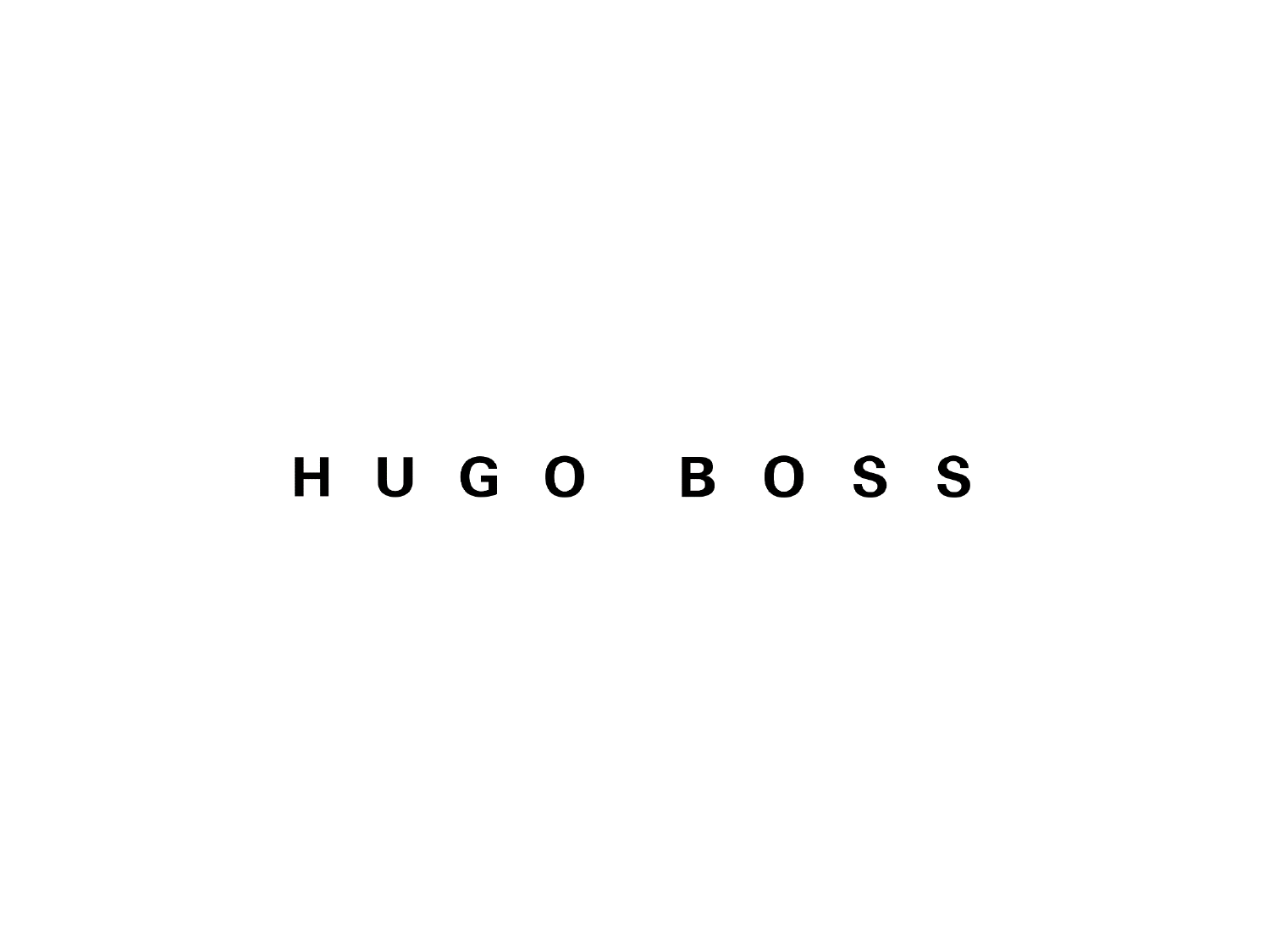## **HUGO BOSS Nine Months Results 2015**

Metzingen, November 3, 2015 Claus-Dietrich Lahrs (CEO) | Mark Langer (CFO)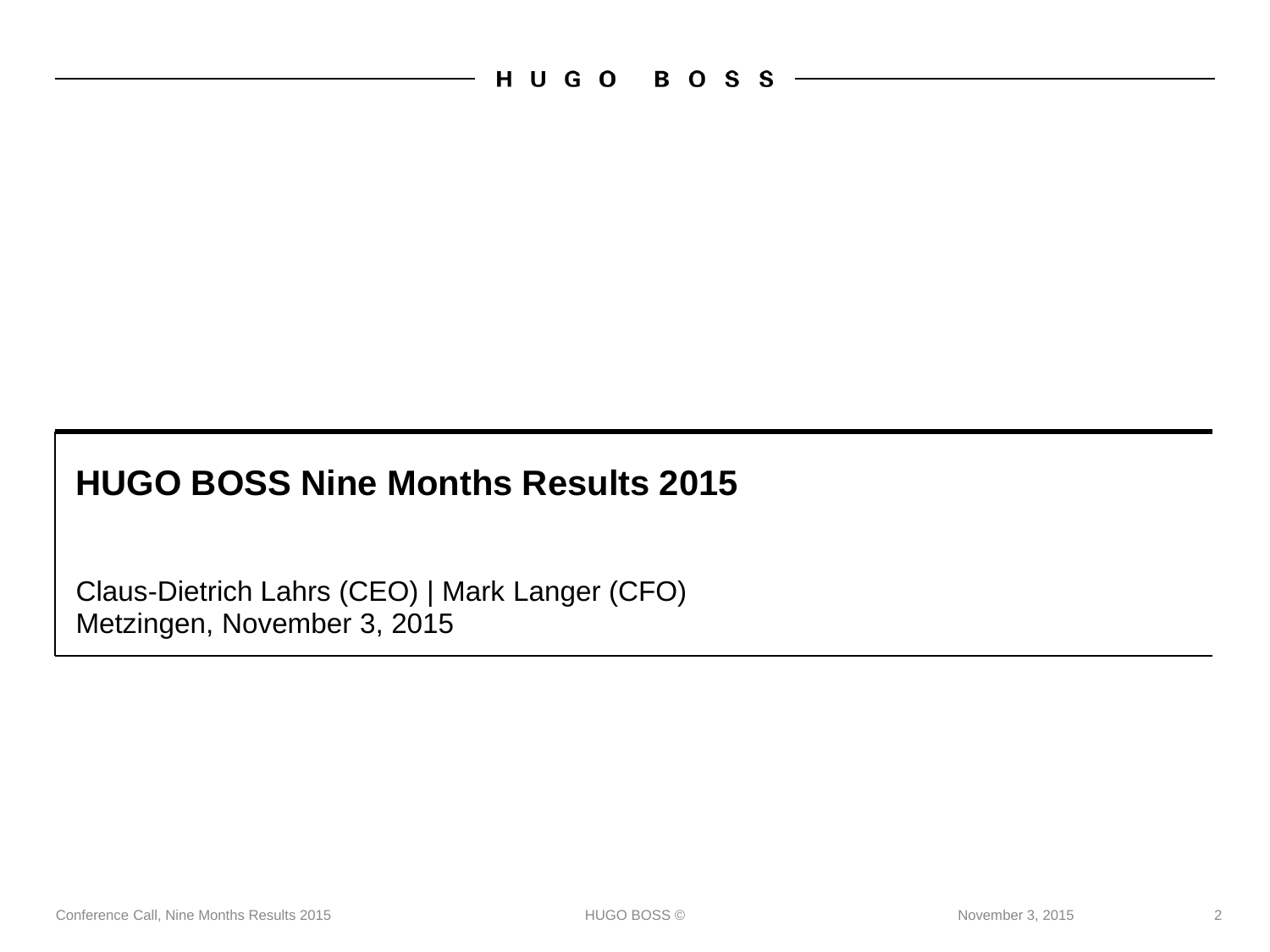$\overline{\phantom{0}}$ 

**Mark Langer (CFO)**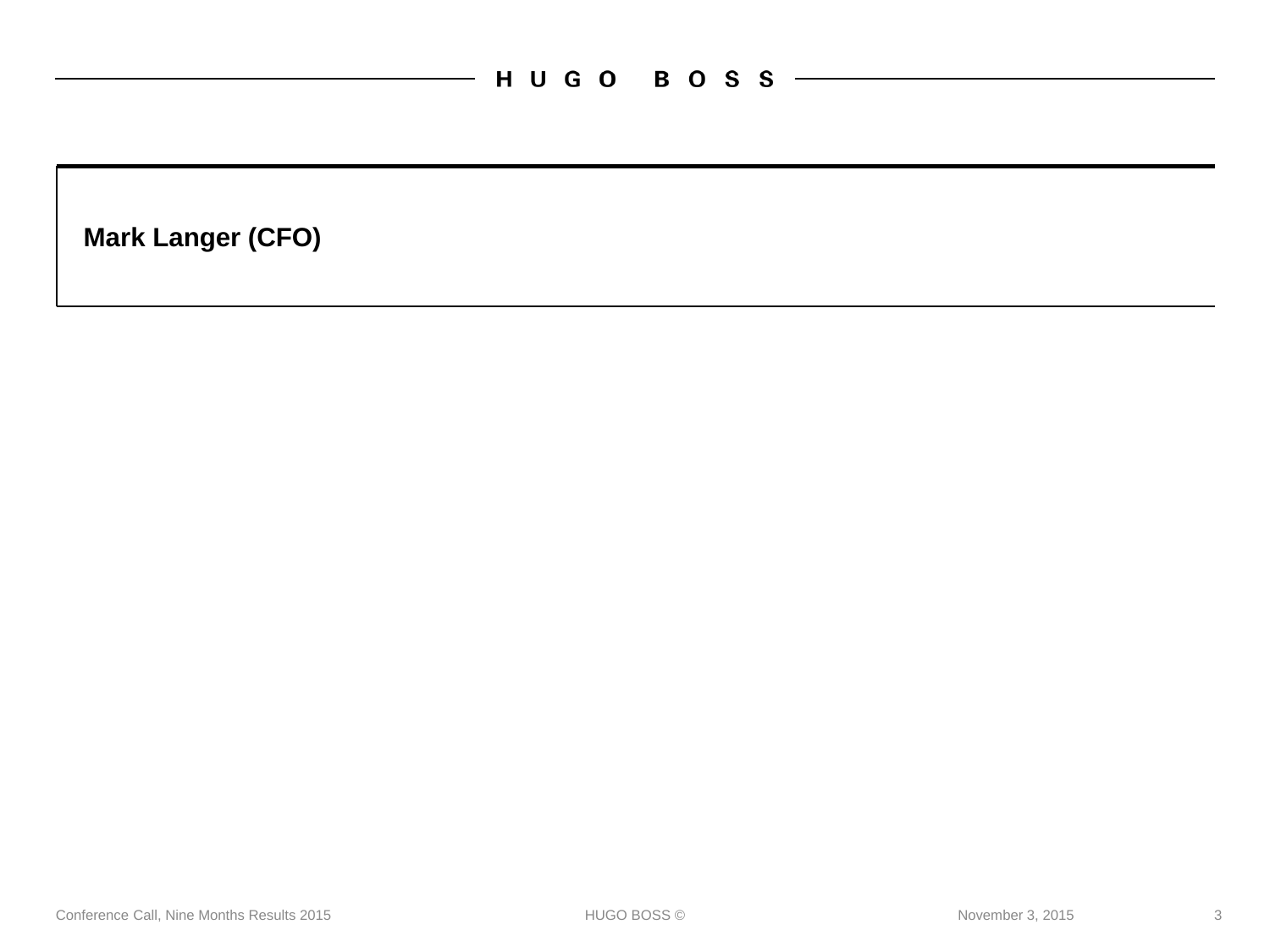#### **Agenda**

**Financial Review First Nine Months 2015**

**Operational and Financial Outlook**

**Q&A**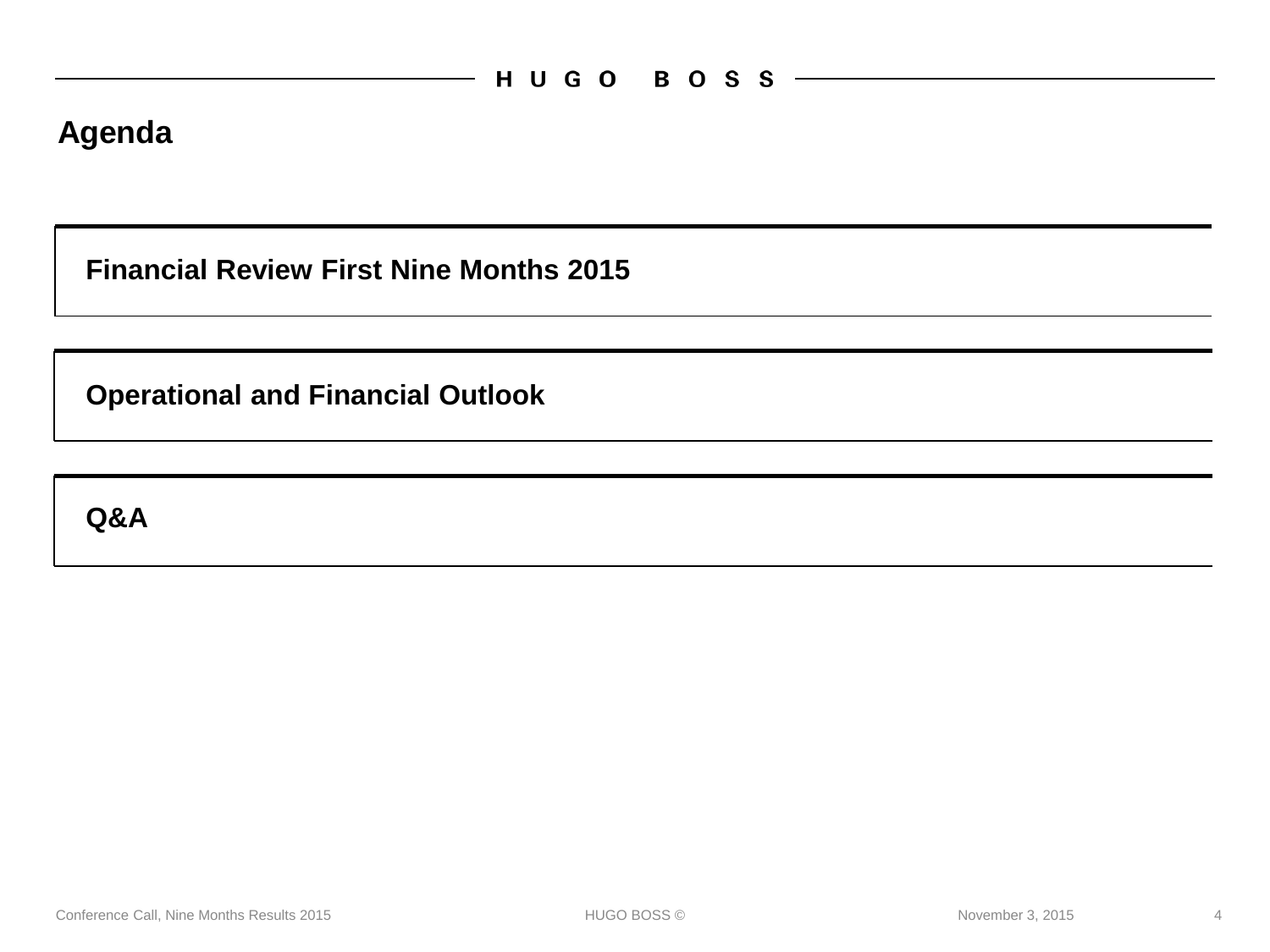#### **Agenda**

**Financial Review First Nine Months 2015**

**Operational and Financial Outlook**

**Q&A**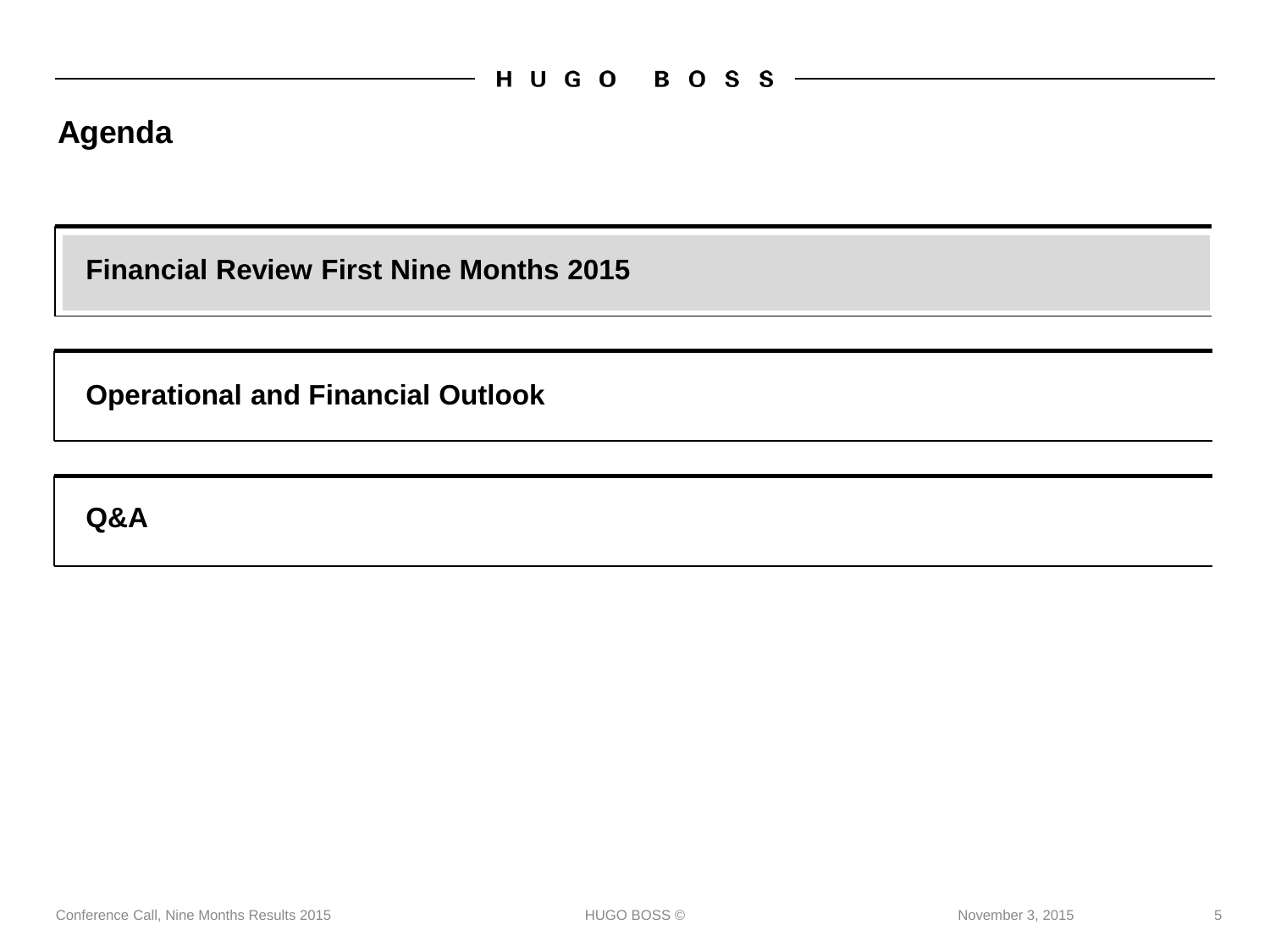#### **Group sales development weakens in third quarter**

#### **Q3 Group sales development** (in EUR million)



**9M Group sales development** (in EUR million)

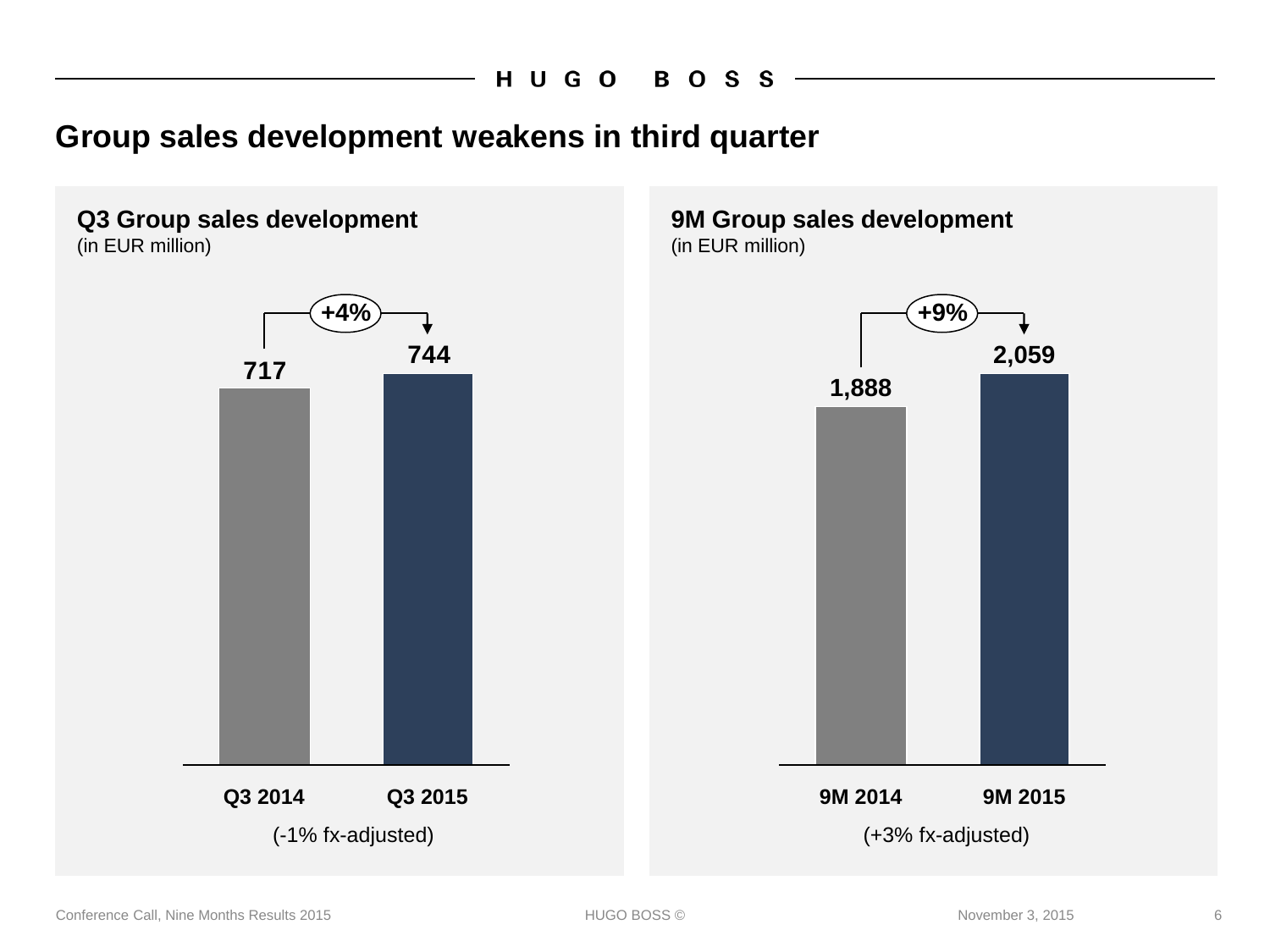#### **Europe remains strongest growing region**

- UK continues growing at double-digit rates
- Solid performance in Germany and France
- Third quarter trends remain broadly unchanged compared to first half year

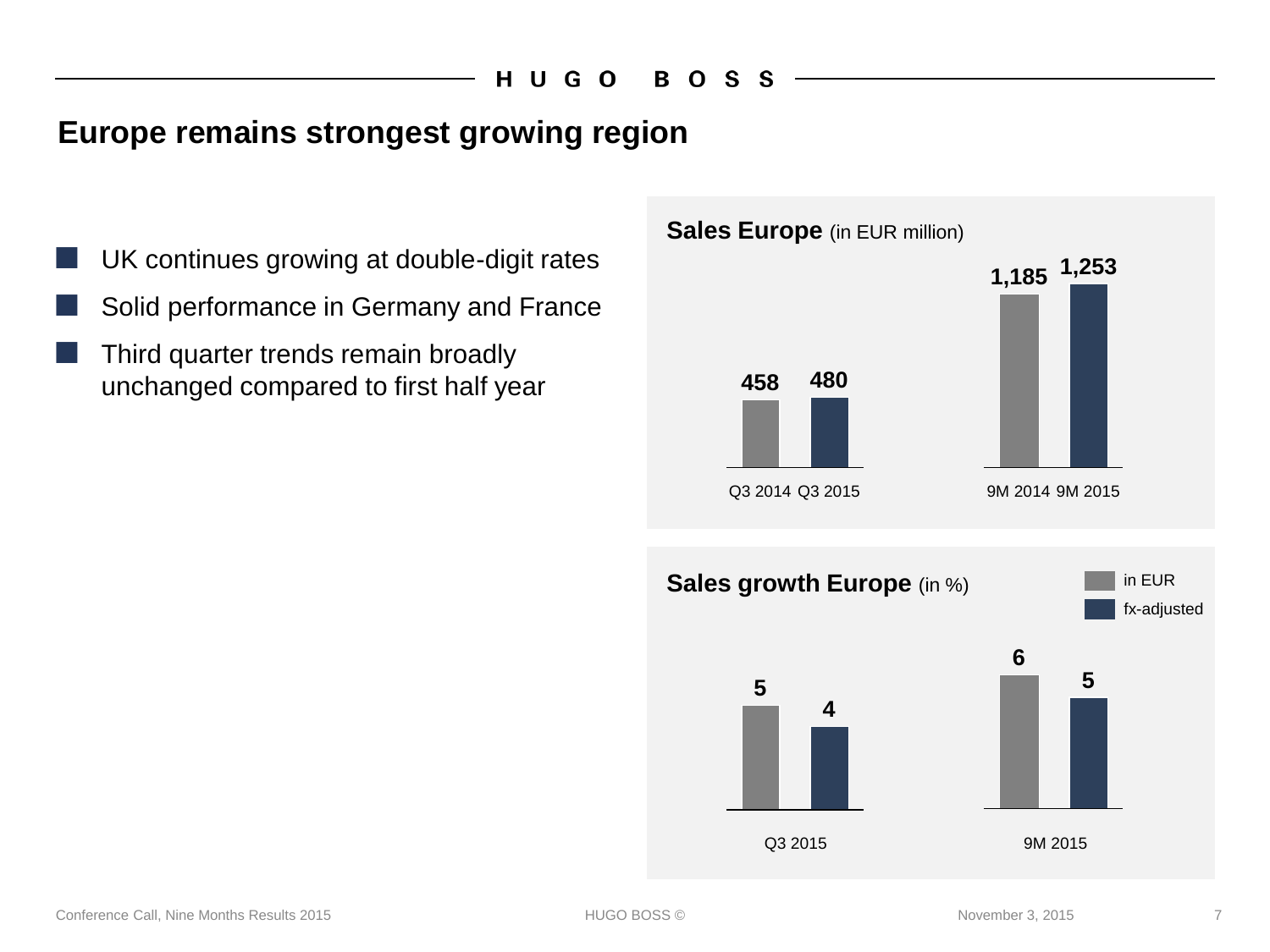#### **Region Americas turns more challenging in third quarter**

- US business down 10% currency-adjusted in third quarter
- Footfall declines affect retail performance
- Stronger than expected decrease of wholesale business

#### **Sales Americas** (in EUR million)

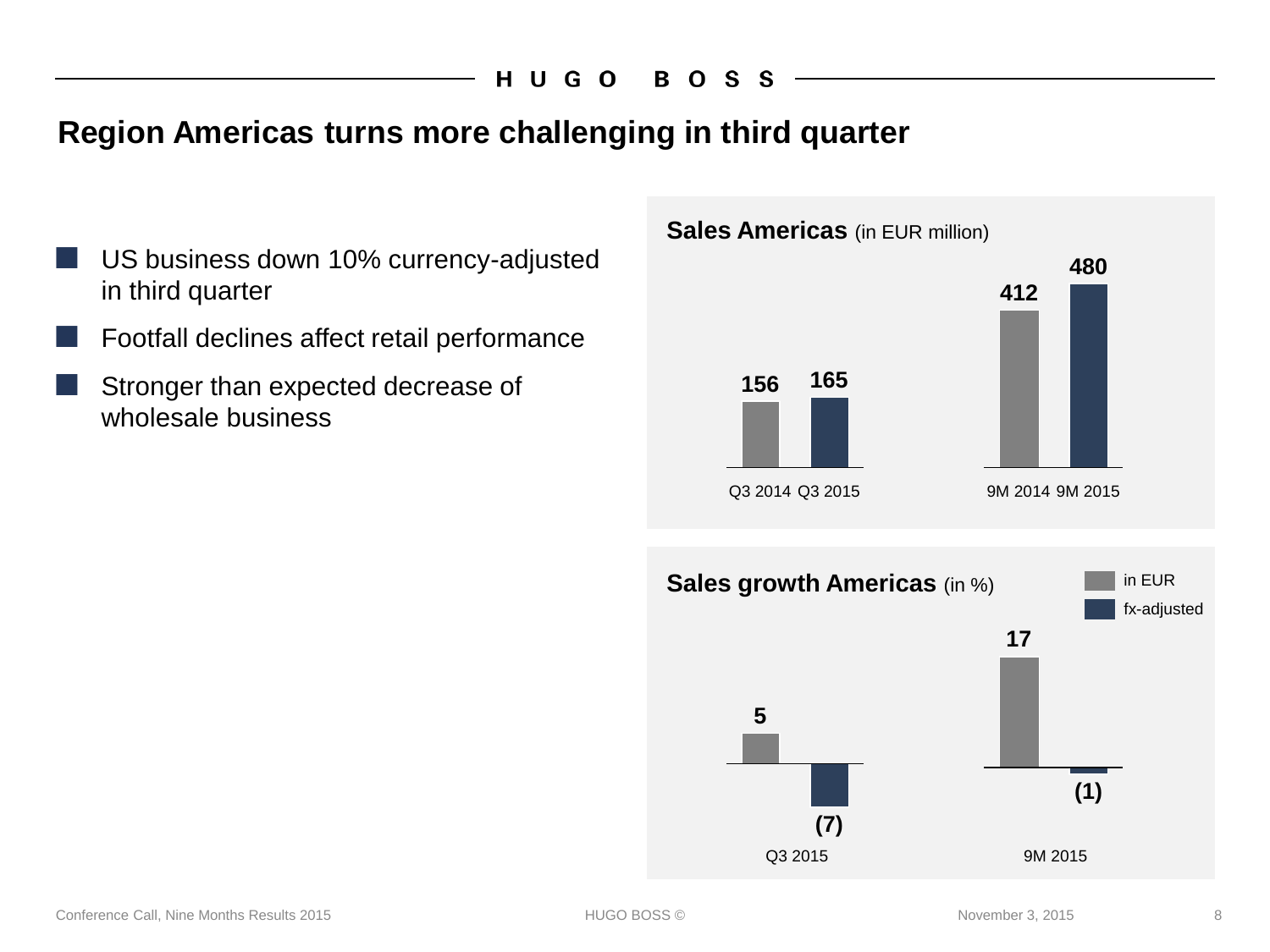#### **Performance in Asia/Pacific suffers from negative sales trends in China**

- Trends differ significantly by market, Australia and Japan outperforming
- Market deterioration impacts business in China, down 20% in Q3
- Chinese tourism drives sales in rest of Asia and Europe

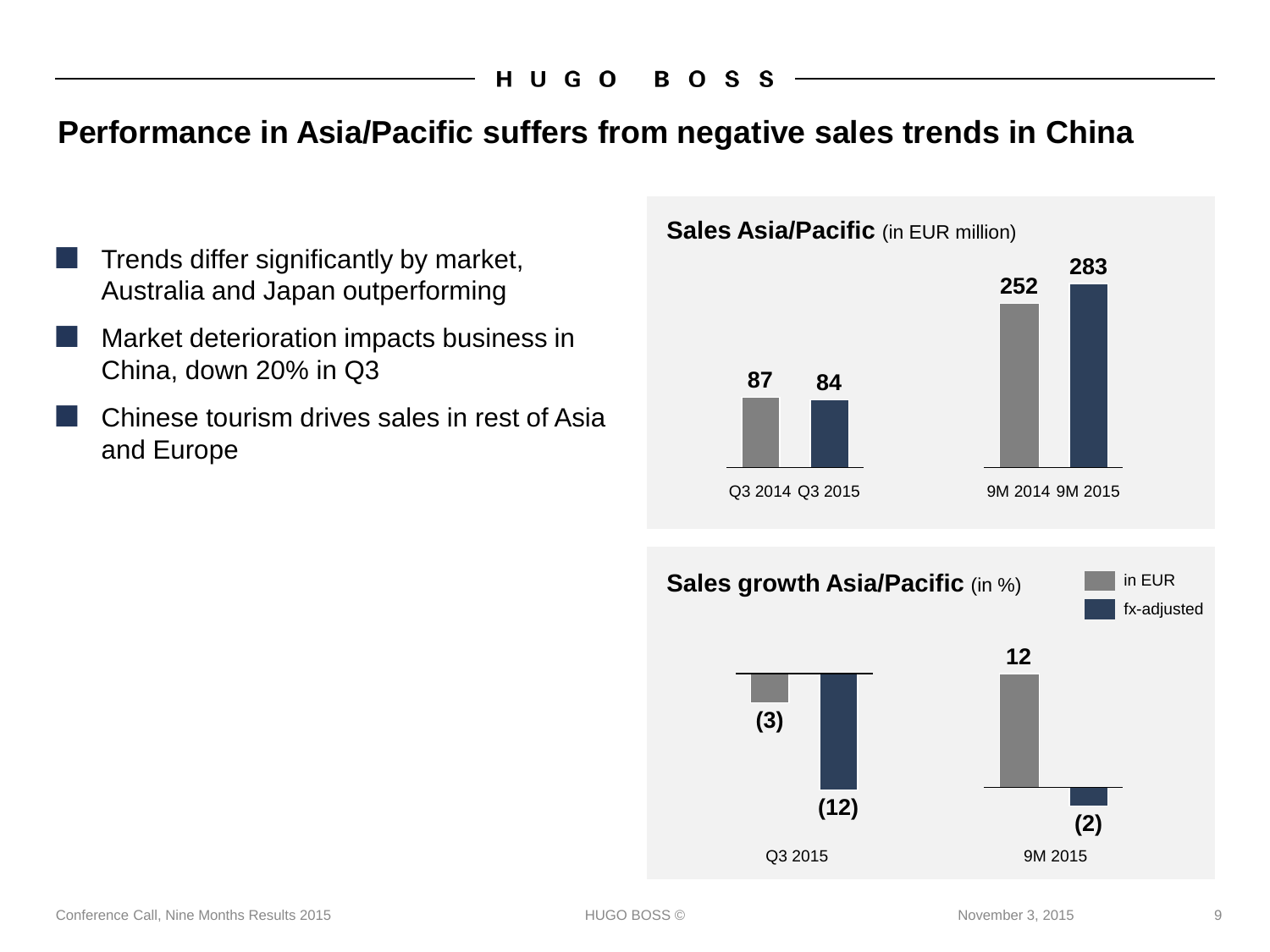#### **Retail sales momentum weakens over the course of the third quarter**

- Comp store sales up 3% year-to-date, stable versus prior year in Q3
- Third quarter momentum deteriorates after strong start
- Continued strong performance of online business, up 22% year-to-date

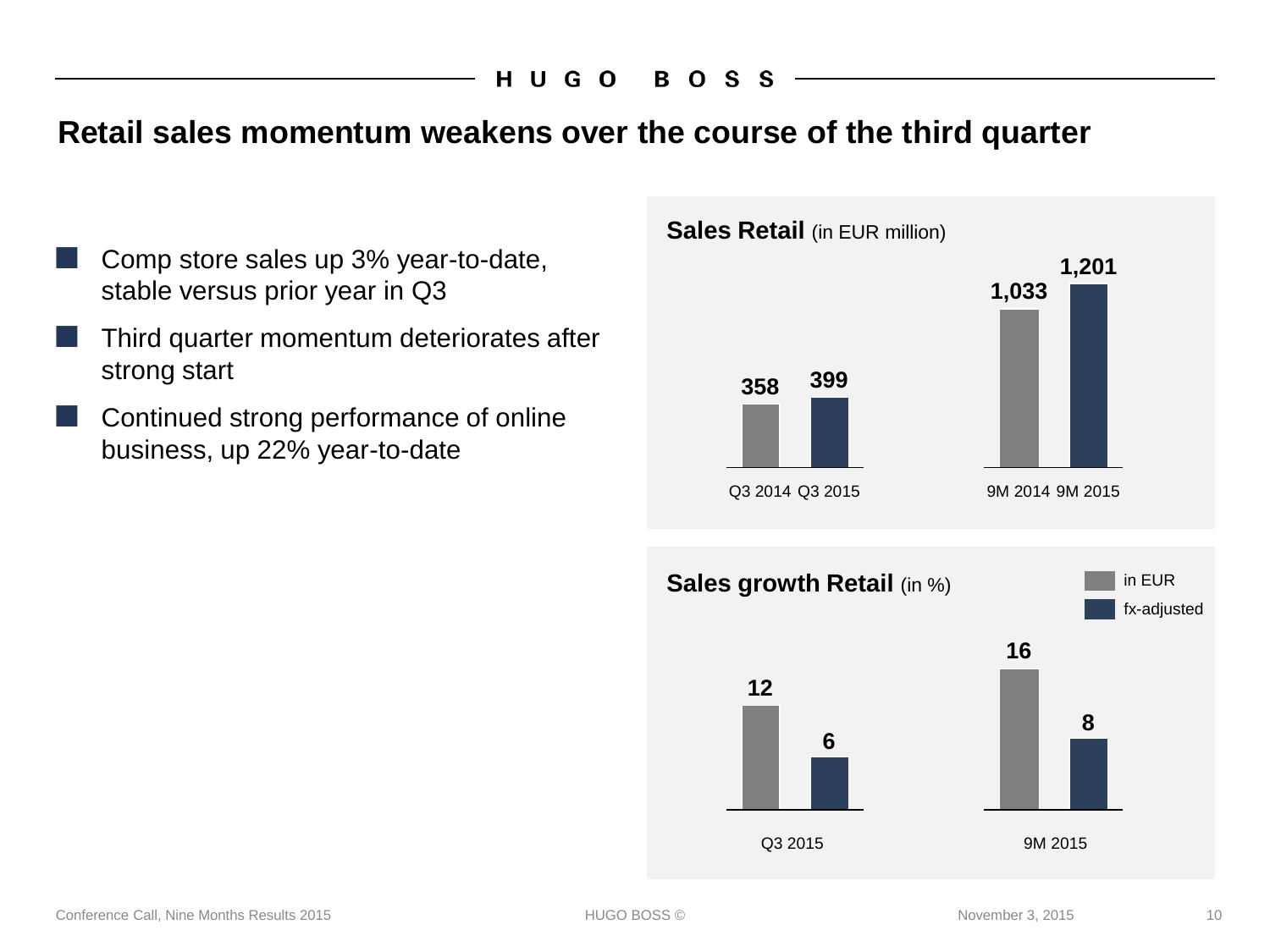#### **New openings and takeovers contribute to own retail store expansion**

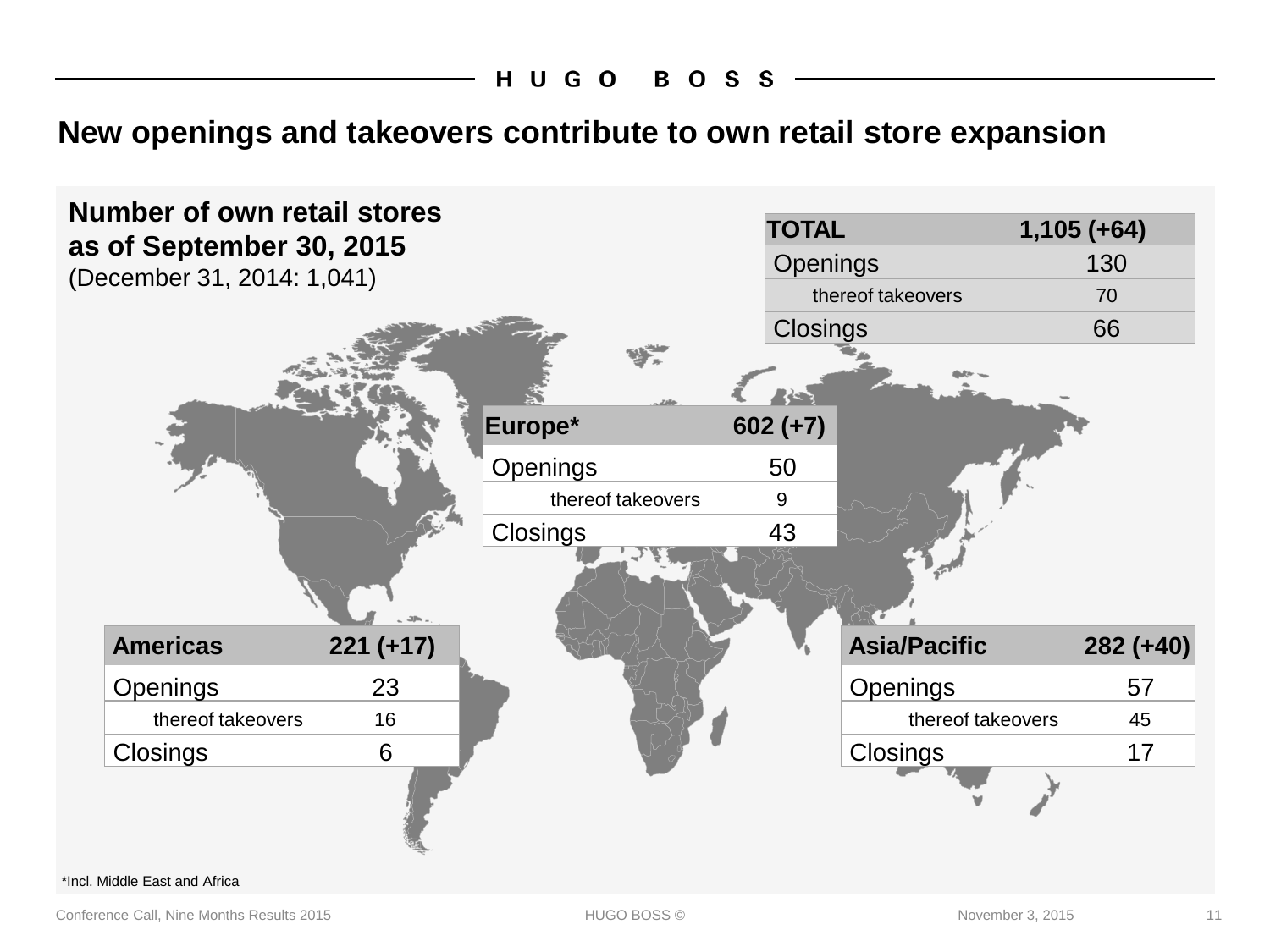#### HUGO BOSS

#### **Wholesale sales decline 7% currency-adjusted in the third quarter**

- Weaker than expected sales development in the Americas in the third quarter
- Sales shifts from takeovers have negative impact
- Positive retailer feedback and customer acceptance of category migration strategy in Europe

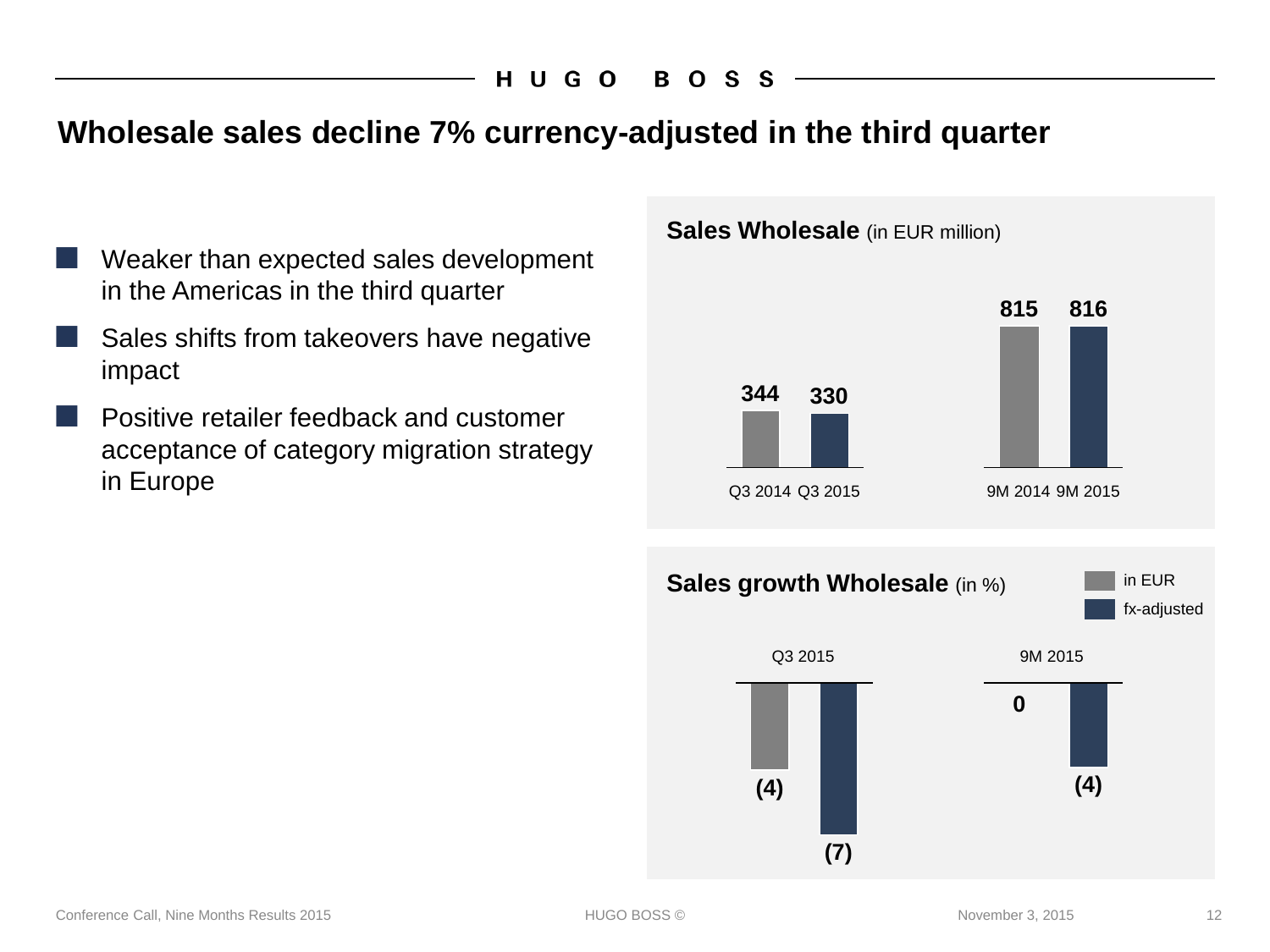#### HUGO BOSS

### **Watches, eyewear and BOSS The Scent launch drive License business**



in EUR fx-adjusted **Sales growth Licenses** (in %) **Sales Licenses** (in EUR million) 9M 2014 9M 2015 **40 42 15 15** Q3 2014 Q3 2015 Q3 2015 9M 2015 **1 1 7 7**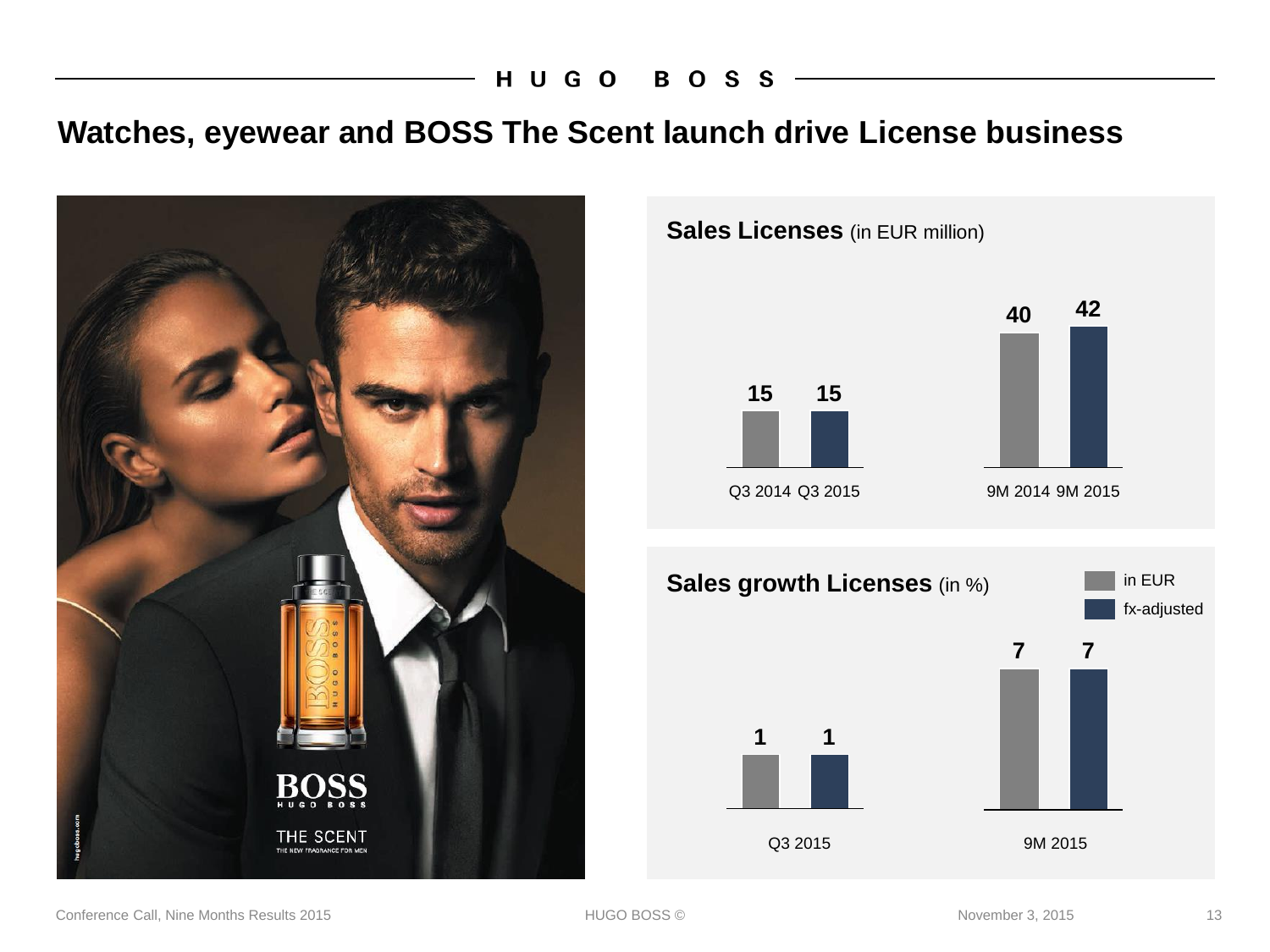#### **Solid growth in menswear business**



**Sales Menswear** (in EUR million)



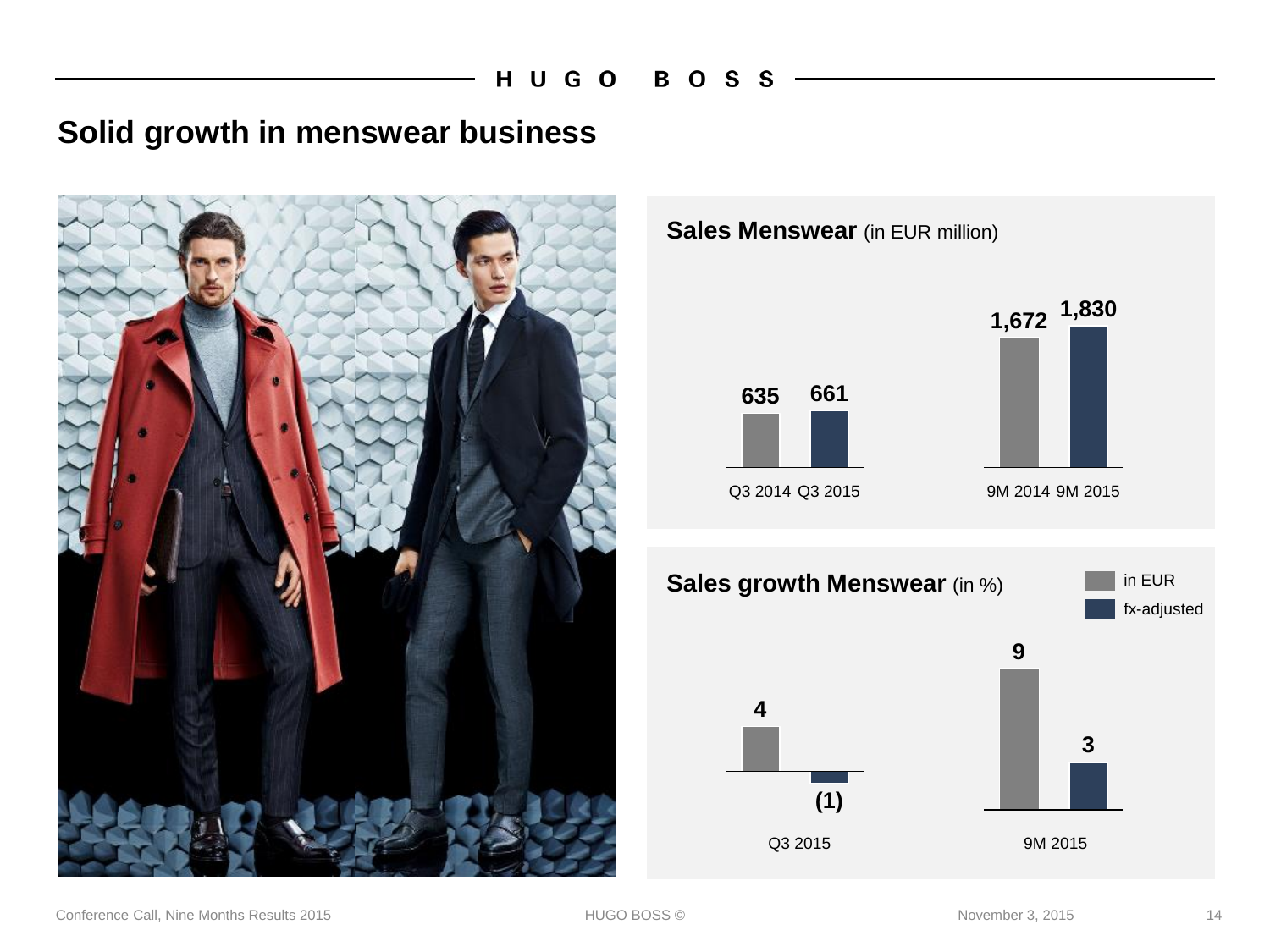#### HUGO BOSS-

## **Womenswear fashion show underscores BOSS feminine take on tailoring**



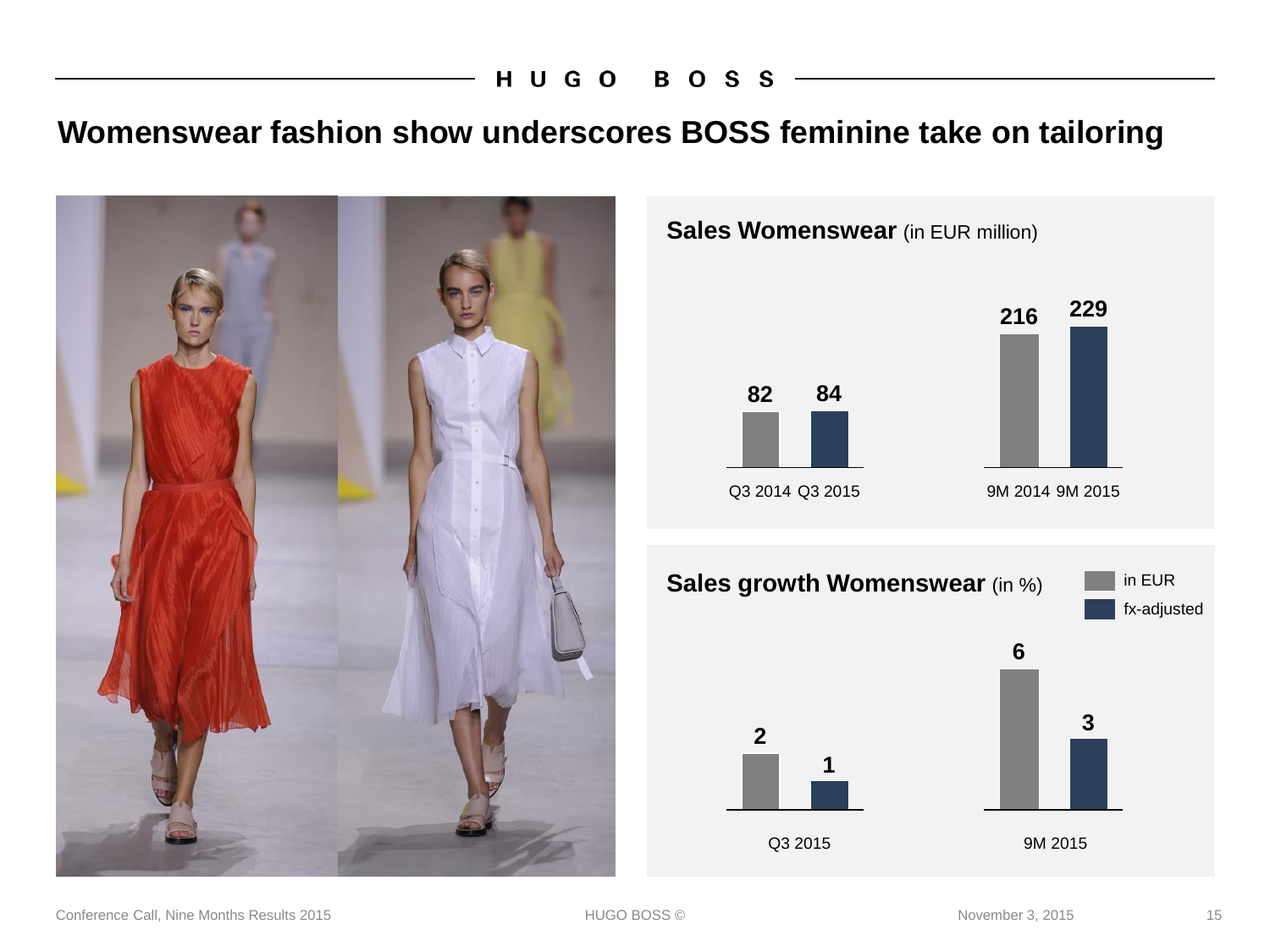### **Slight increase of gross profit margin in the first nine months**



Positive distribution channel mix supports margin development in the first nine months

- Inventory valuation effects turn neutral in the third quarter
- Higher rebates also in the third quarter limit gross margin expansion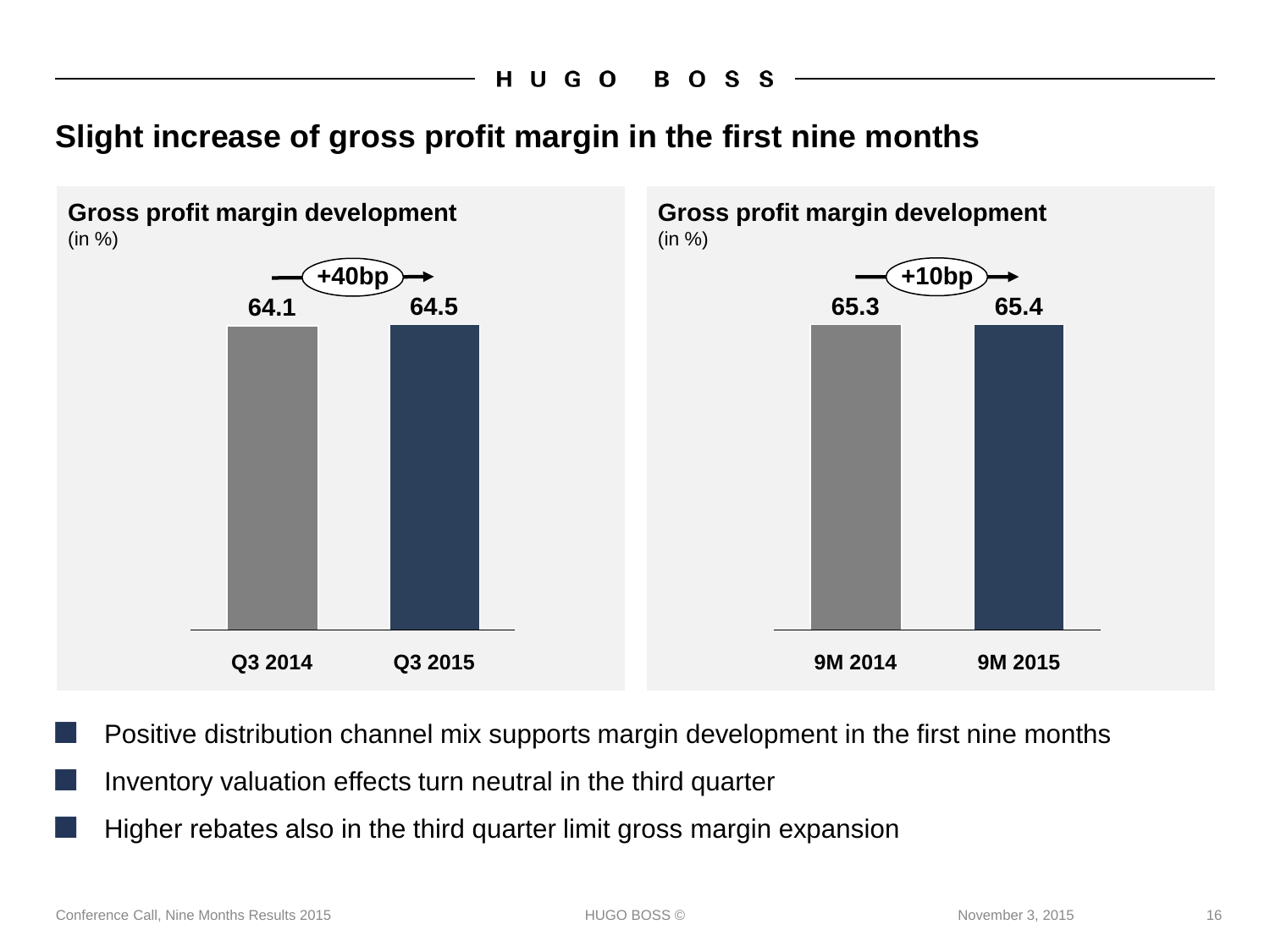HUGO BOSS

**Weaker than expected sales and gross margin growth weighs on profits**



Conference Call, Nine Months Results 2015 17<br>
17<br>
17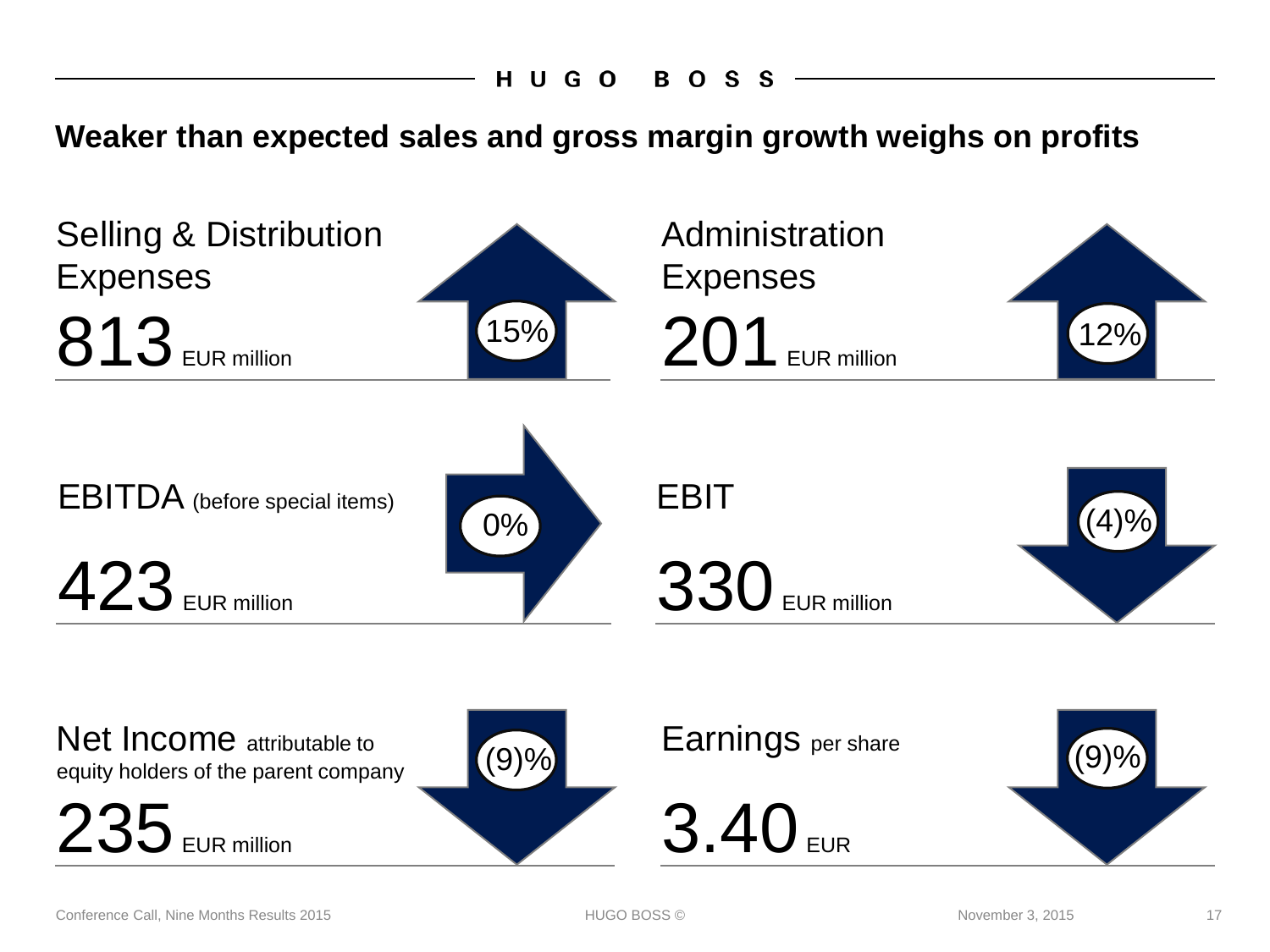### **Adverse currency effects weigh on financial result in the third quarter**

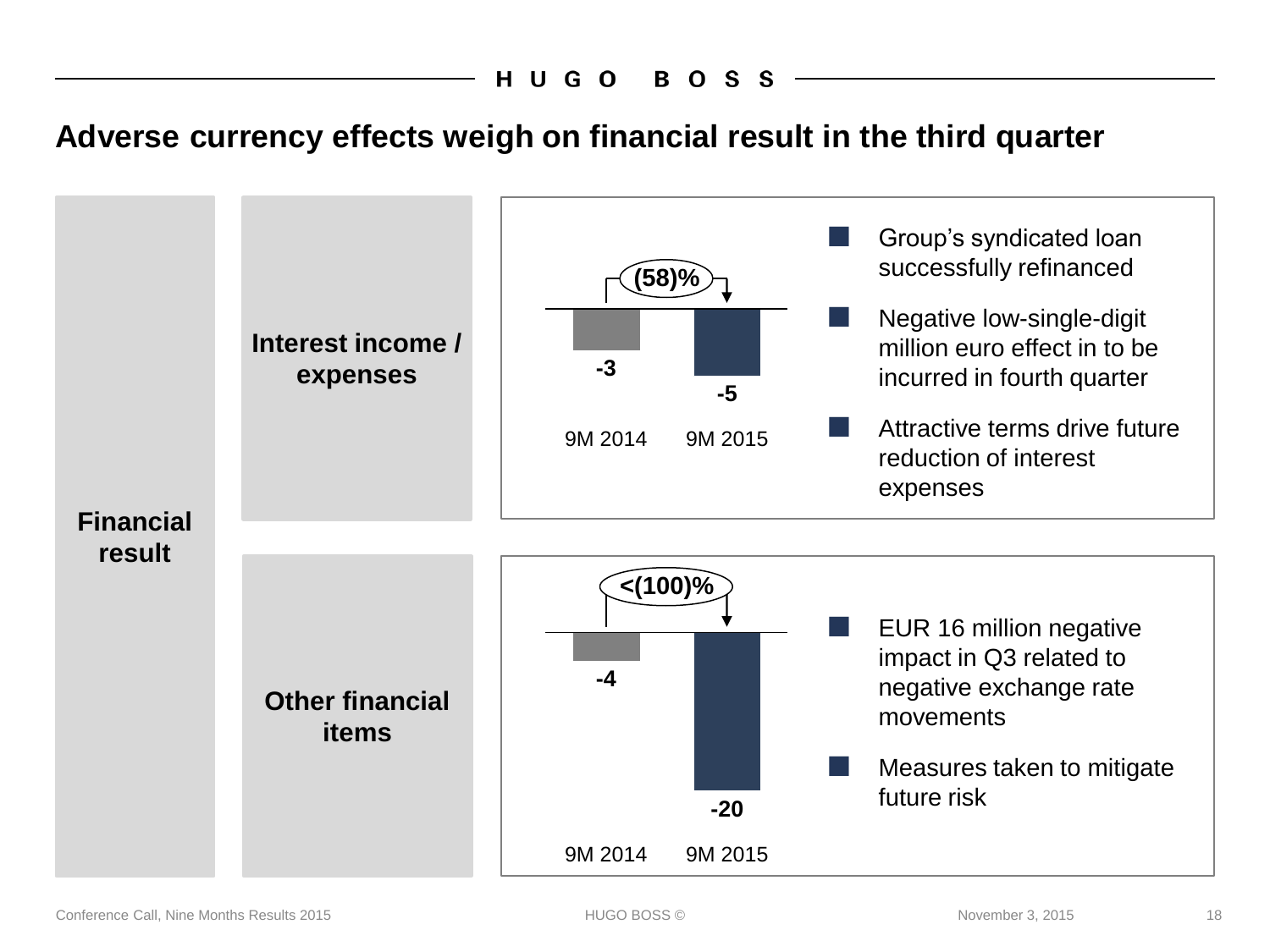### **Currency translation effects distort regional profitability development**

| Segment profit                           |         |                 |         |               |             |
|------------------------------------------|---------|-----------------|---------|---------------|-------------|
| in EUR million                           | 9M 2015 | In $%$ of sales | 9M 2014 | In % of sales | Change in % |
| Europe*                                  | 403.9   | 32.2            | 415.8   | 35.1          | (3)         |
| Americas                                 | 130.1   | 27.1            | 98.4    | 23.9          | 32          |
| Asia/Pacific                             | 70.3    | 24.8            | 72.9    | 28.9          | (4)         |
| Licenses                                 | 34.6    | 81.7            | 33.1    | 83.5          | 4           |
| <b>Segment profit operating segments</b> | 638.9   | 31.0            | 620.2   | 32.8          |             |
| <b>Corporate units/consolidation</b>     | (216.0) |                 | (196.8) |               | (10)        |
| <b>EBITDA before special items</b>       | 422.9   | 20.5            | 423.4   | 22.4          | $\mathbf 0$ |

**Currency effects cause margin decline in Europe** 

Positive currency translation effects offset underlying gross margin pressure in the **Americas** 

Deteriorating sales trends, takeovers and higher selling and distribution expenses impact margins in **Asia/Pacific**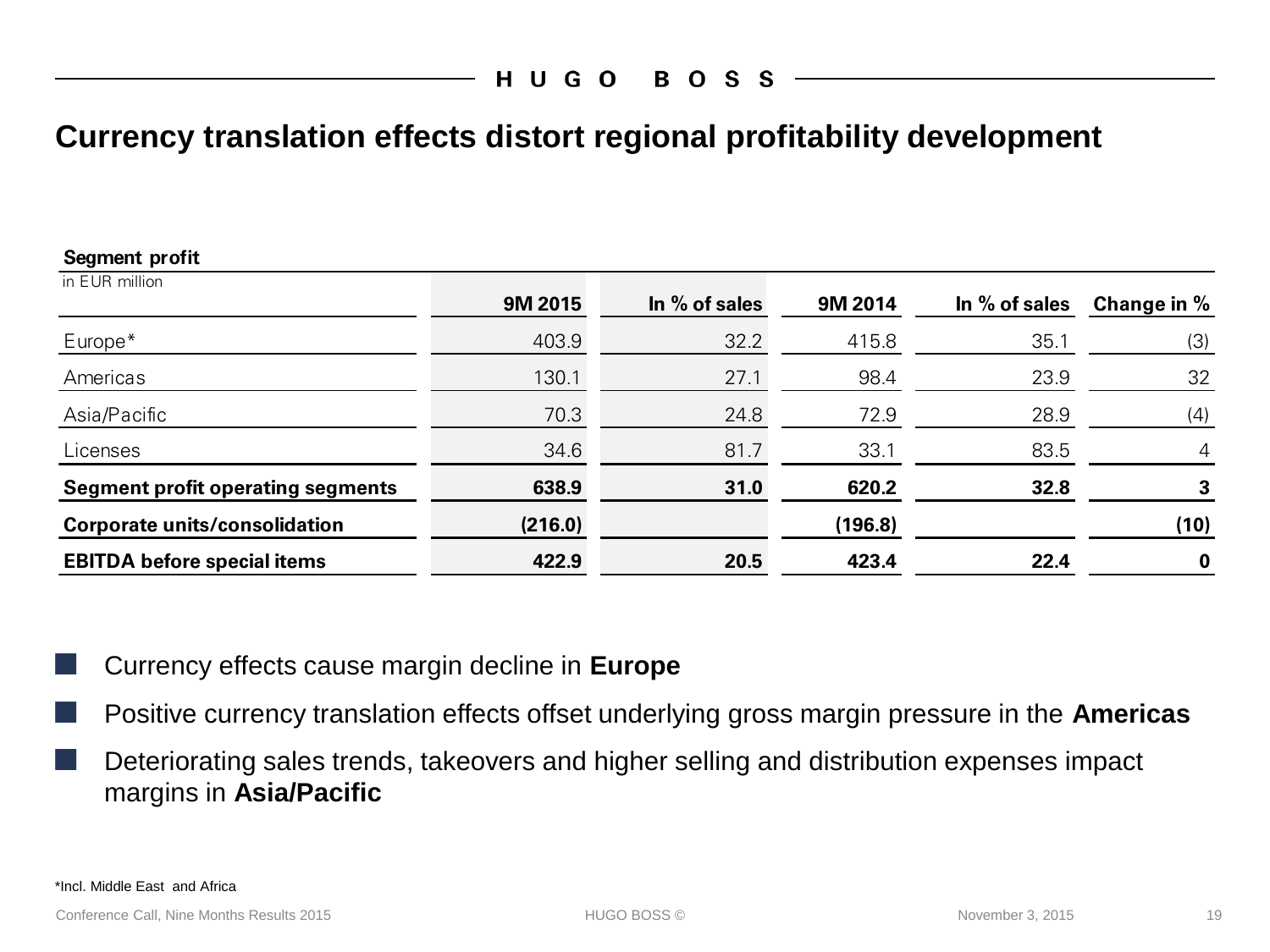### **Working capital management improves sequentially**

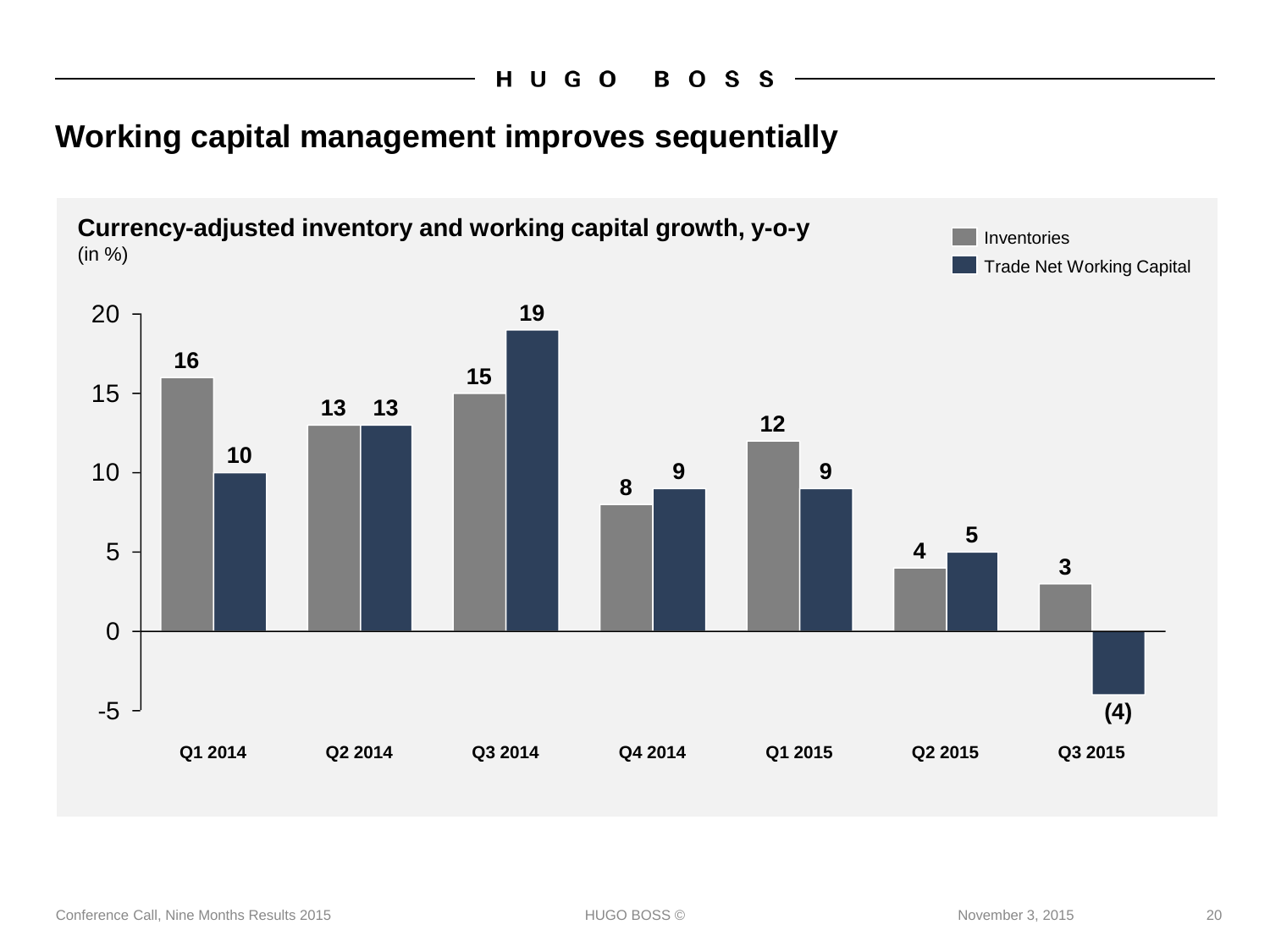#### **BOSS** HUGO

#### **Free cash flow declines due to higher capital expenditures**

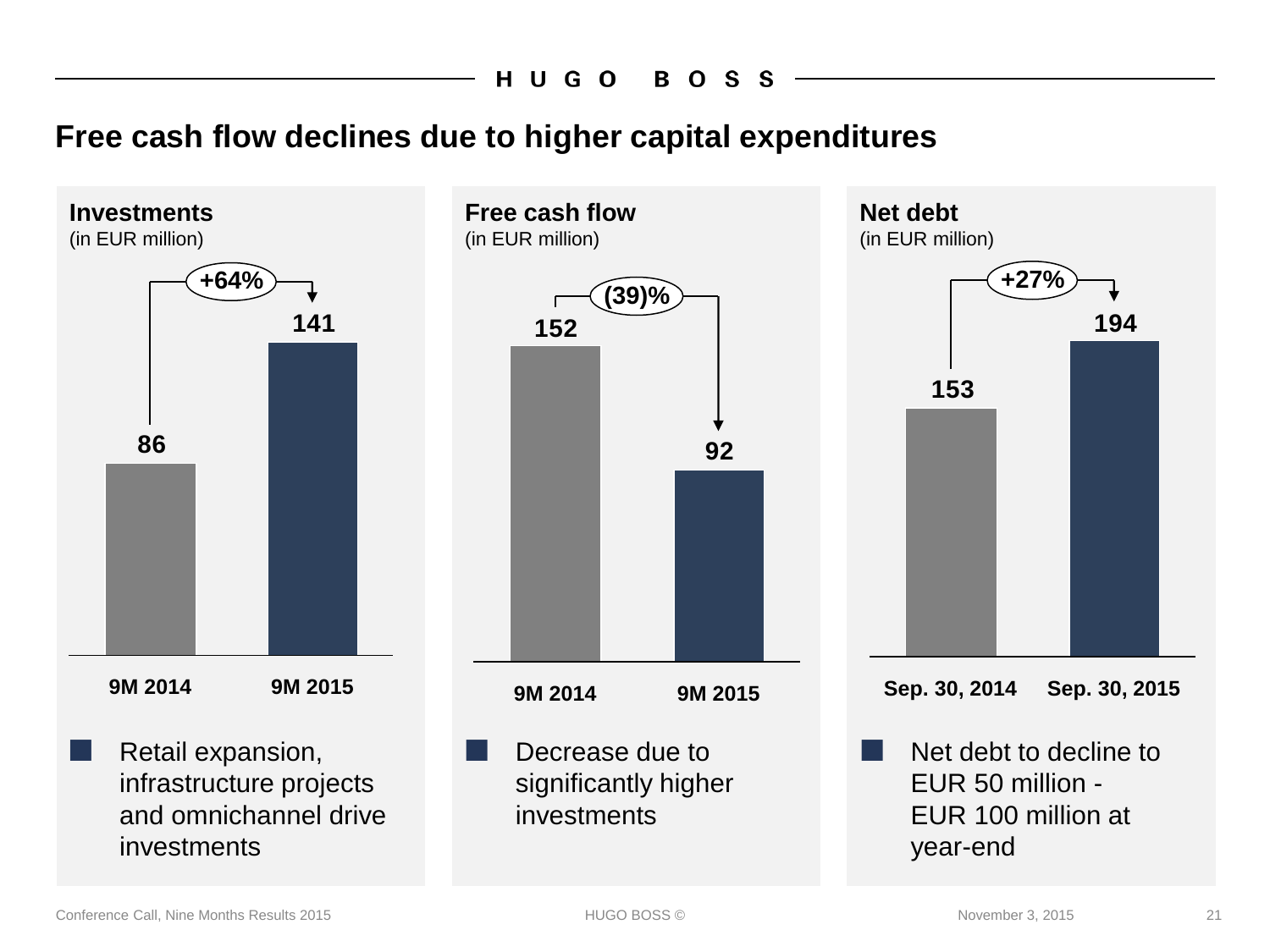#### **Agenda**

**Financial Review First Nine Months 2015**

**Operational and Financial Outlook**

**Q&A**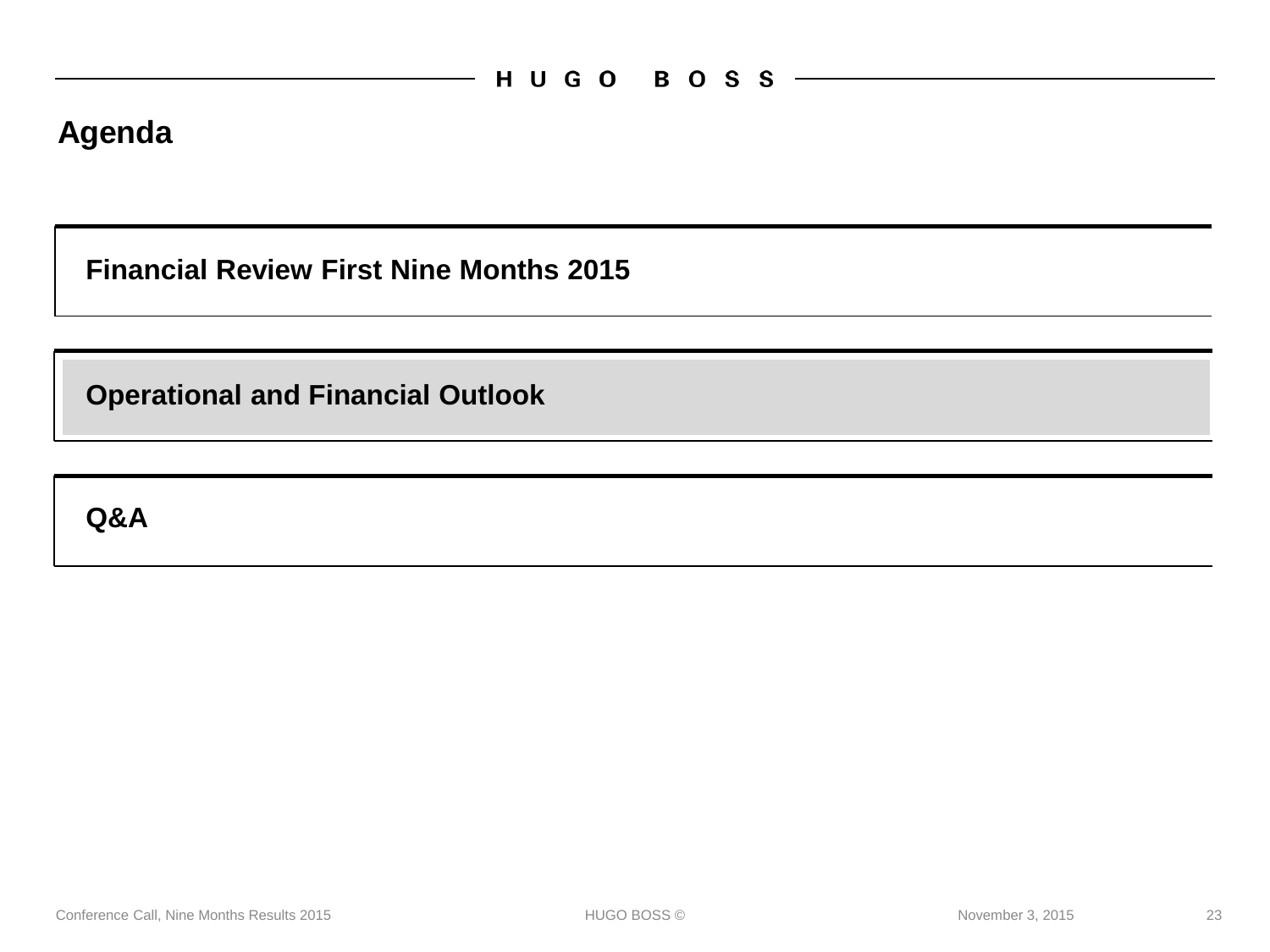#### **Region Europe to lead the Group's growth in 2015**



- Solid growth expected to continue
- Comparison base eases
- Ongoing strength in the UK in particular



- **Recent weakness** expected to persist into the fourth quarter
- Focus on inventory management, upgrade of wholesale distribution and retail execution

**Europe\* Americas Asia/Pacific**



- Premium apparel market in China to remain pressured
- Brand equity and quality of retail management key to long-term growth

\*Incl. Middle East and Africa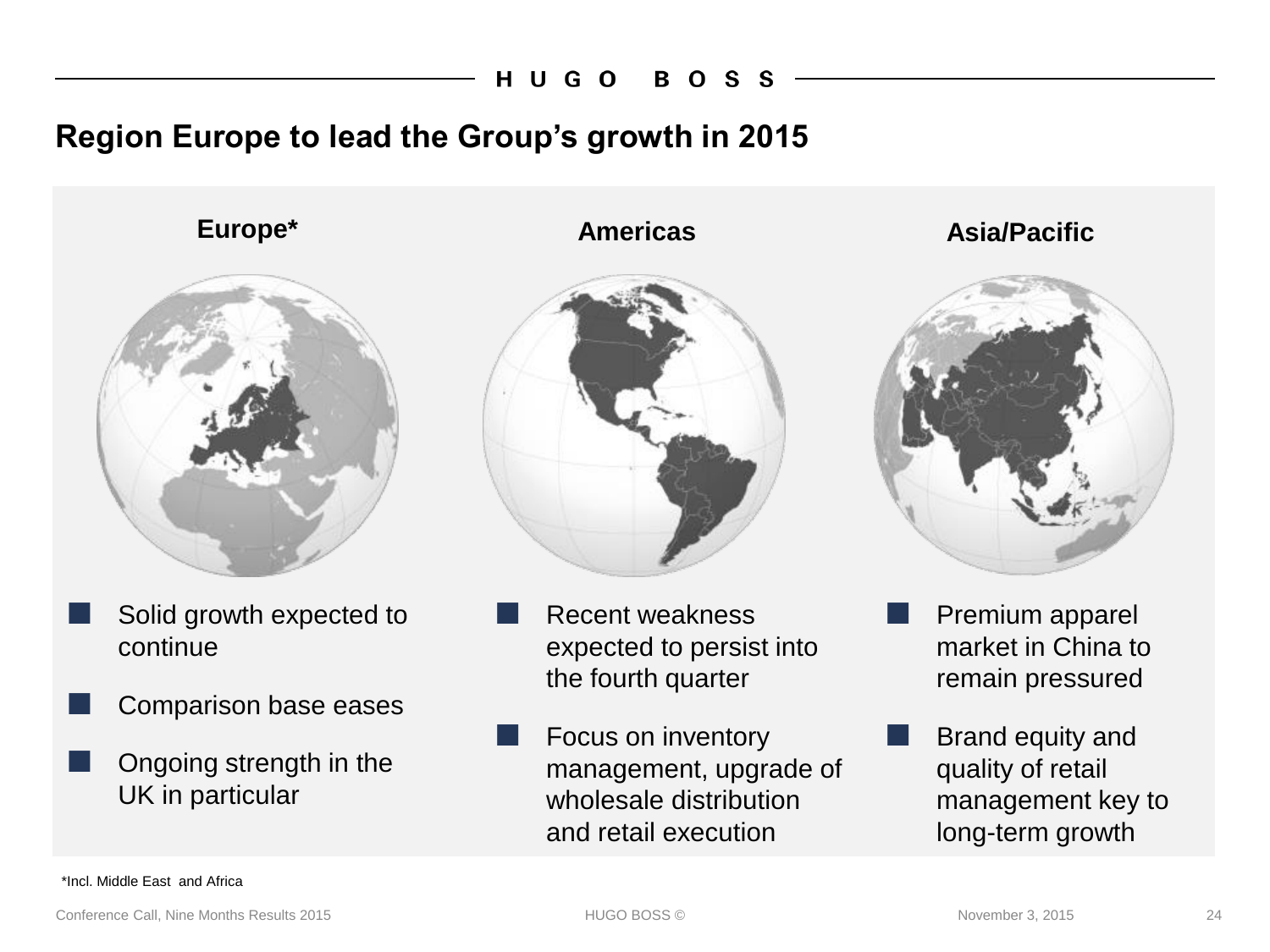#### **2015 financial outlook revised in October**

 $\overline{\phantom{0}}$ 

| Outlook 2015                                    |                                      |  |  |  |
|-------------------------------------------------|--------------------------------------|--|--|--|
|                                                 |                                      |  |  |  |
| Sales growth (currency-adjusted)                | $3\% - 5\%$                          |  |  |  |
| Growth of<br><b>EBITDA before special items</b> | $3\% - 5\%$                          |  |  |  |
| Capex                                           | EUR 220 million – EUR 240 million    |  |  |  |
| Own retail network                              | Around 65 openings (excl. takeovers) |  |  |  |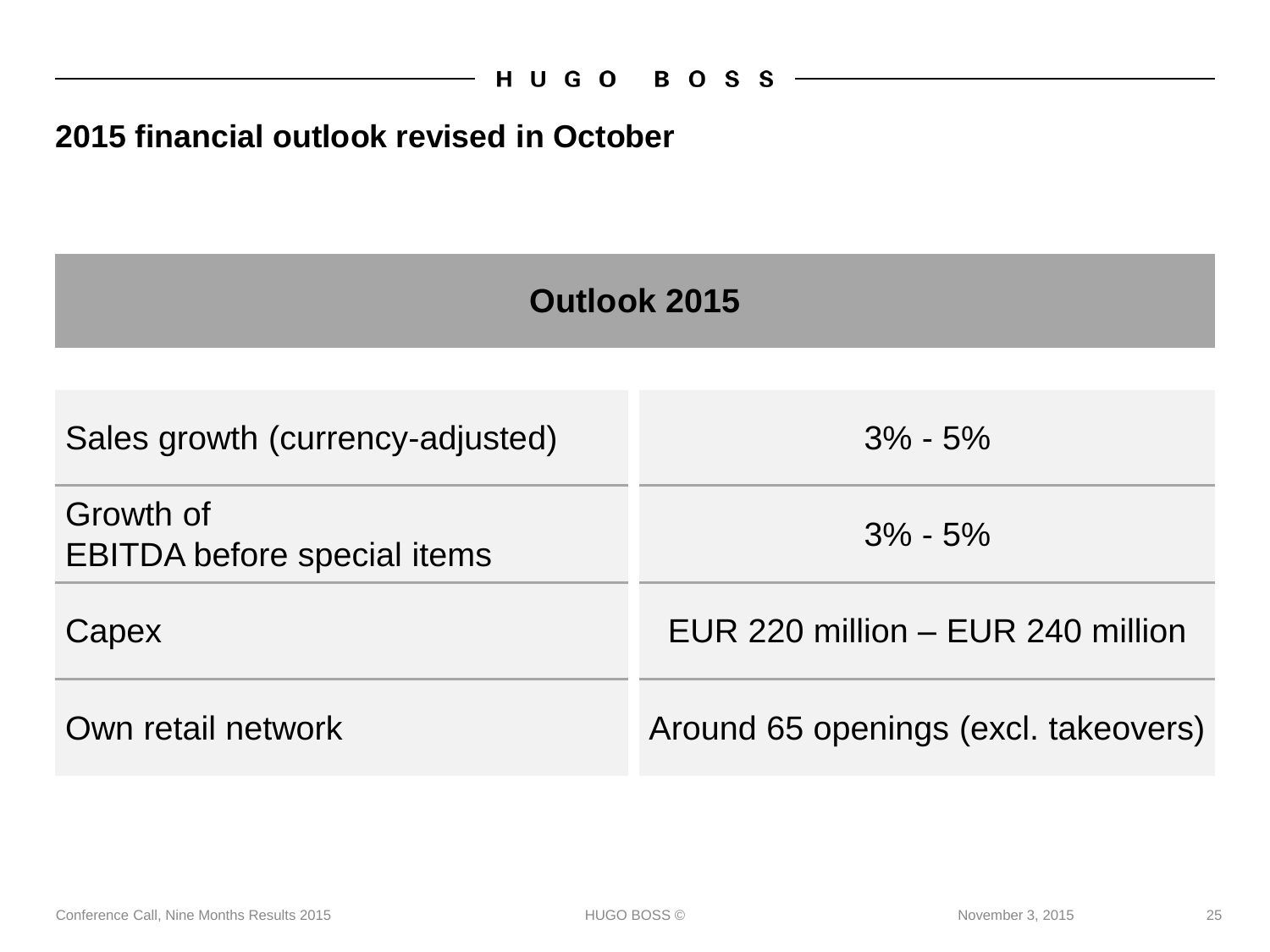#### **HUGO BOSS forecasts a year of solid growth in 2015**

- Speed and extent of performance deterioration in China and the US unforeseeable
	- Rapid changes in operating environment require organization to become faster and even more customer-centric
		- Better sales and earnings trends expected in the fourth quarter



#### BOSS Store Verona, Italy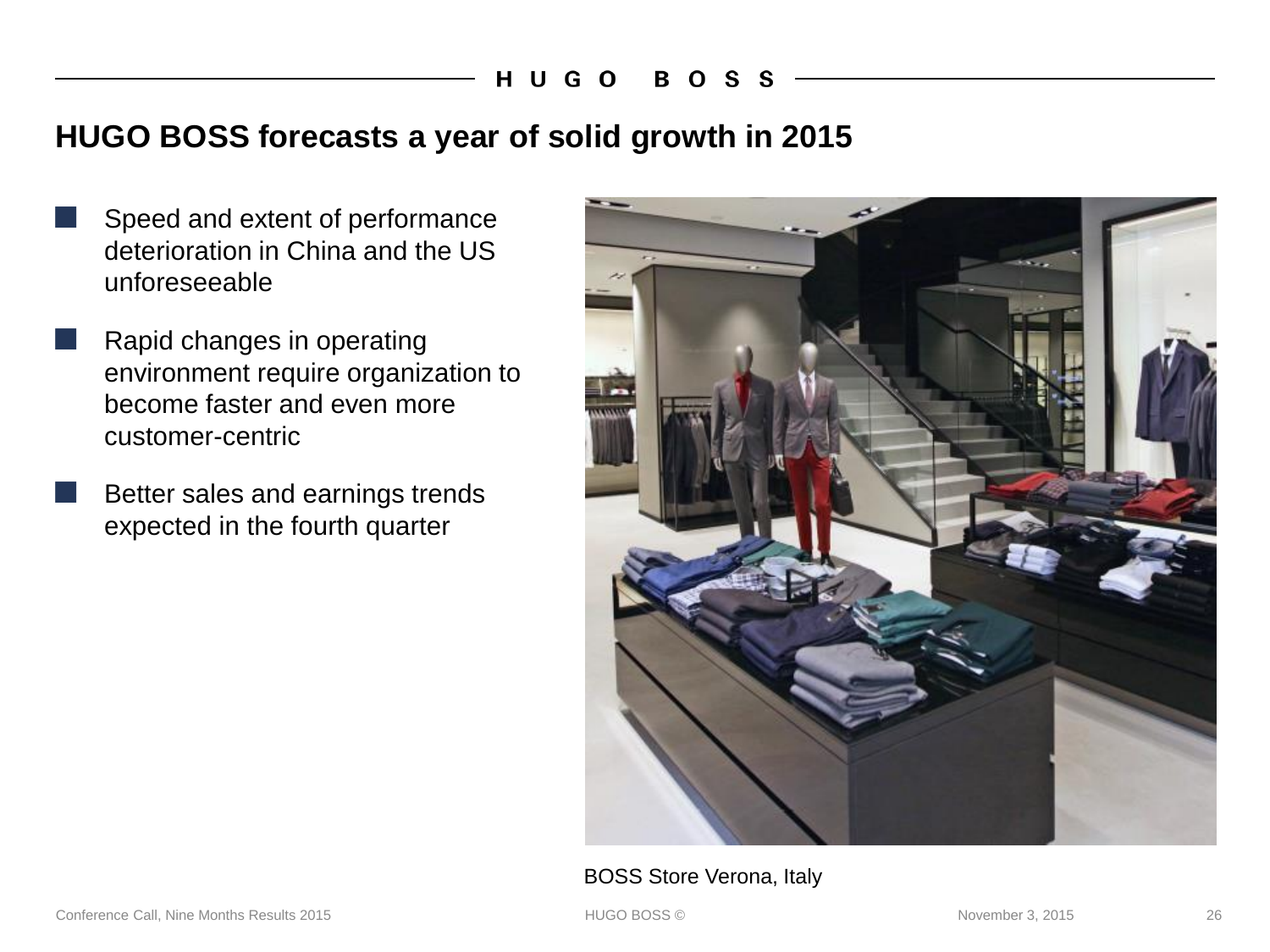#### **Agenda**

**Financial Review First Nine Months 2015**

**Operational and Financial Outlook**

**Q&A**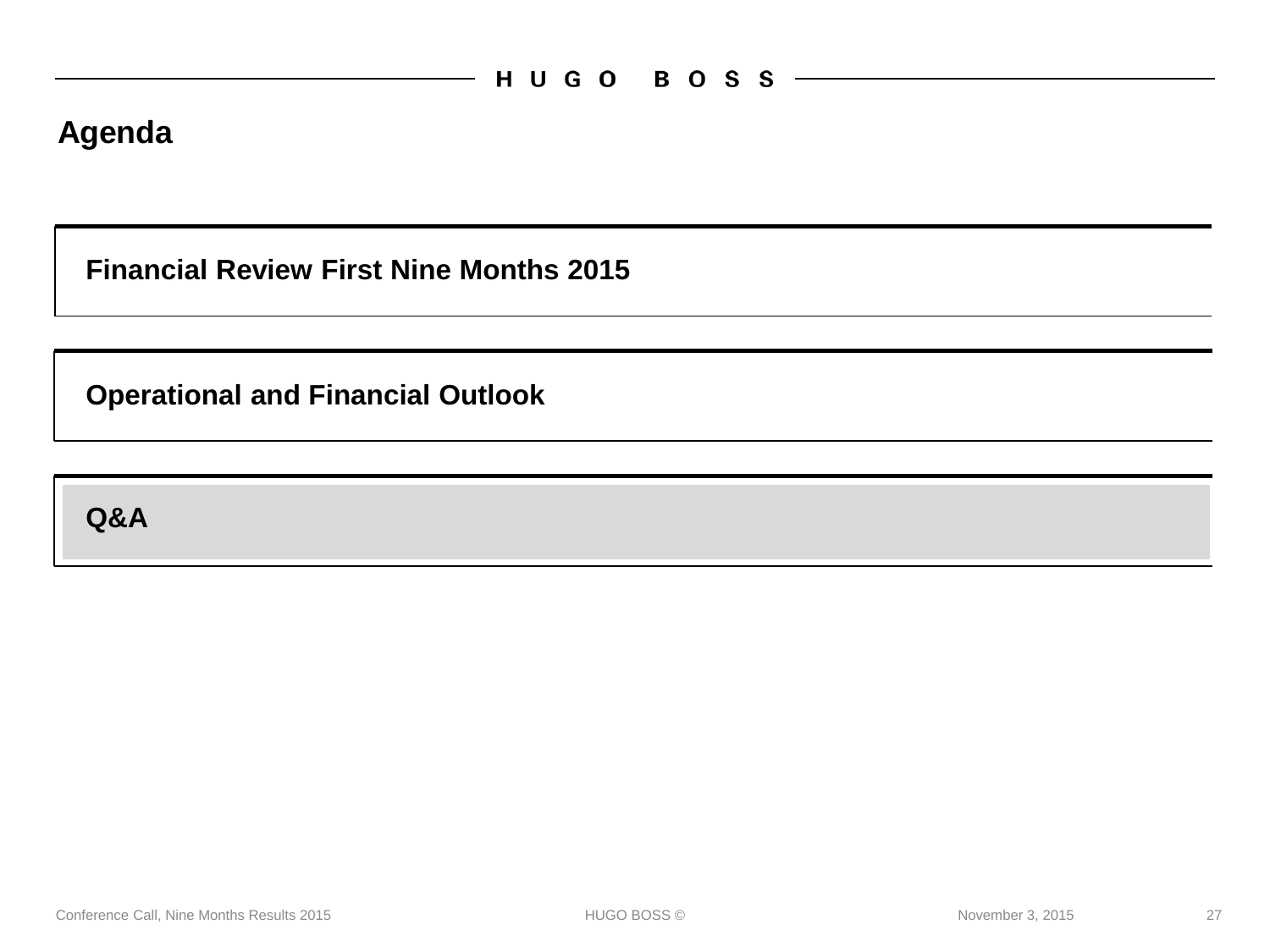HUGO BOSS ——————

 $\overline{\phantom{0}}$ 

### **QUESTIONS & ANSWERS**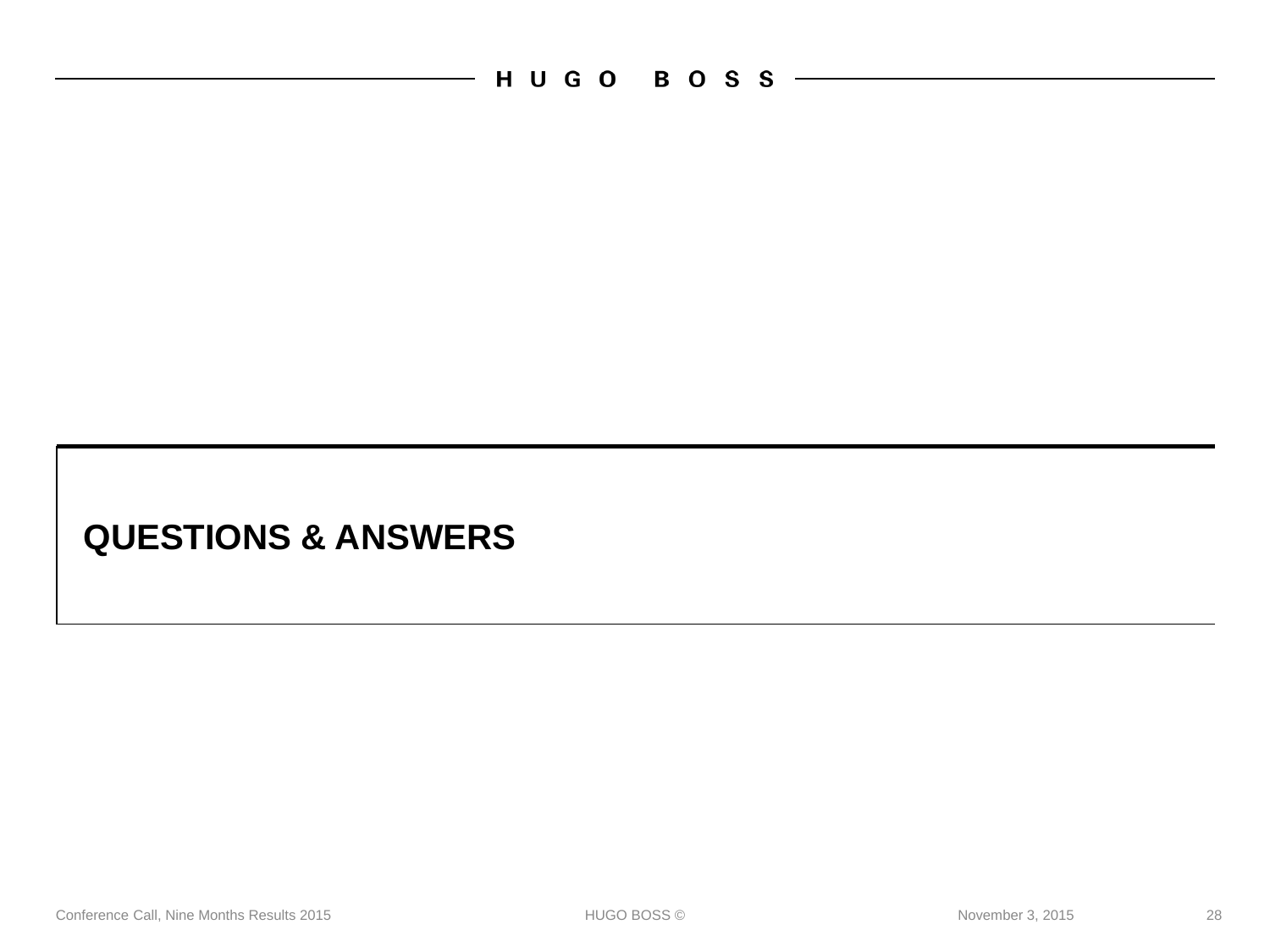#### **Forward looking statements contain risks**

This document contains forward-looking statements that reflect management's current views with respect to future events. The words "anticipate ", "assume ", "believe", "estimate", "expect", "intend", "may", "plan", "project", "should", and similar expressions identify forward-looking statements. Such statements are subject to risks and uncertainties. If any of these or other risks and uncertainties occur, or if the assumptions underlying any of these statements prove incorrect, then actual results may be materially different from those expressed or implied by such statements. We do not intend or assume any obligation to update any forward-looking statement, which speaks only as of the date on which it is made.